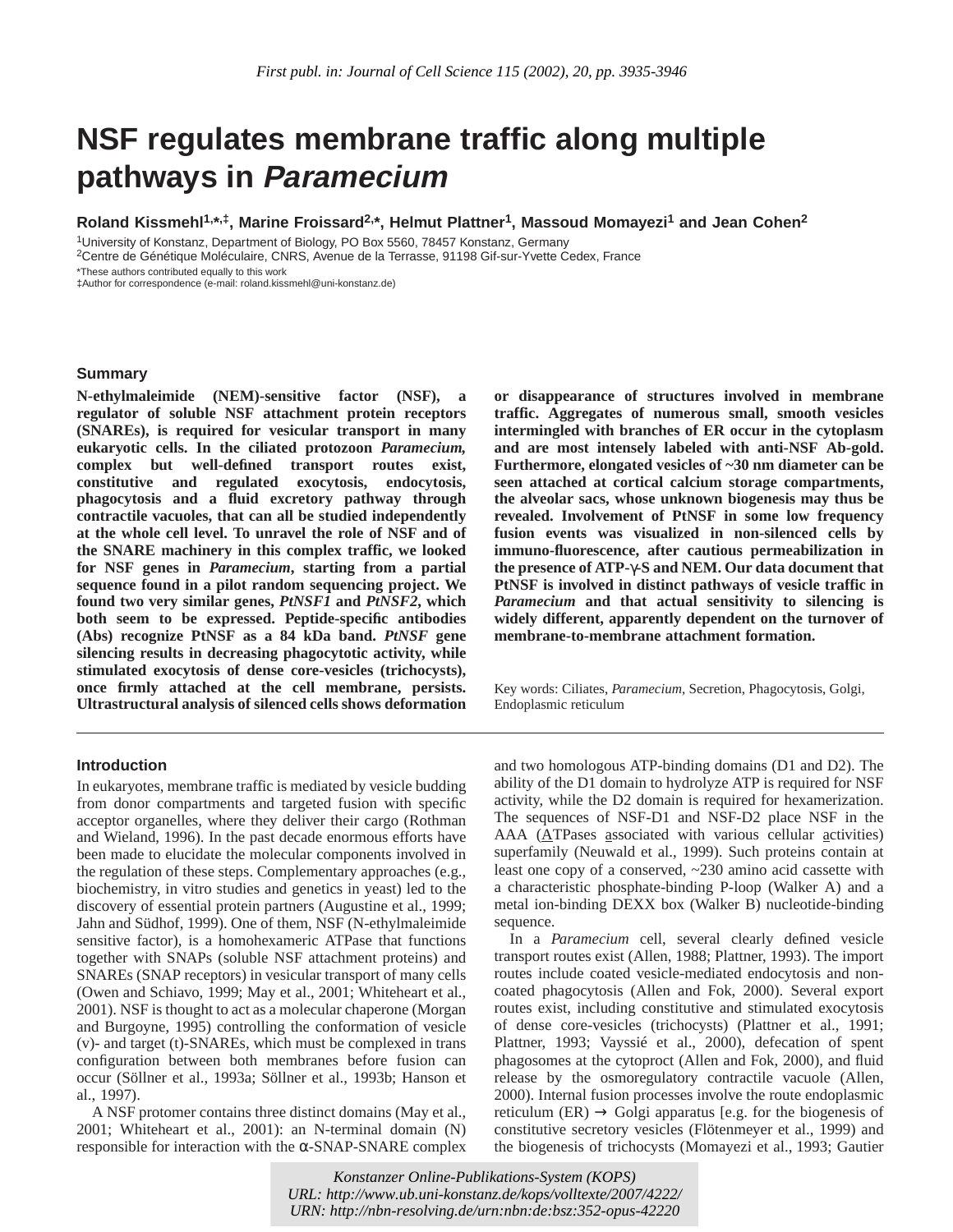# et al., 1994)], delivery from endocytotic vesicles via early endosomes to the compartments of the digestive cycle (Allen et al., 1992; Flötenmeyer et al., 1999), membrane recycling from the cytoproct to the nascent food vacuole (Allen et al., 1995), fusion and retrieval of different vesicle types along the digestive cycle, as well as any membrane recycling along the precisely coordinated intracellular digestive cycle (Allen and Fok, 2000).

In the present study, starting from the recent identification of a NSF partial sequence in a pilot genome project (Dessen et al., 2001; Sperling et al., 2002), we cloned two *PtNSF* genes from *Paramecium tetraurelia*. Gene silencing, light and electron microscope (EM) and immunolocalization analyses reveal a ubiquitous involvement of PtNSF in vesicle traffic occurring in *Paramecium*, which thus shows its advantages for studies of NSF functions.

## **Materials and Methods**

#### Cell culture and test of exocytosis capacity

Wild-type strains of *Paramecium tetraurelia* used were stock 7S or d4-2, derived from stock 51 (Sonneborn, 1974). Cells were grown in grass infusion (Wheat Grass Powder, Pines International, Lawrence, KS), bacterized with *Klebsiella pneumoniae* the day before use, and supplemented with 0.4  $\mu$ g·ml<sup>-1</sup> β-sitosterol (Sonneborn, 1970), or, for subcellular fractionation, in axenic medium (Kaneshiro et al., 1979). Trichocyst exocytosis capacity was visualized by a saturated solution of picric acid (Vayssié et al., 2000).

#### Cell fractionation

Cell surface complexes (isolated 'cortices') were prepared as described (Vilmart-Seuwen et al., 1986). Other cell fractions were prepared from sterile cell cultures as previously described (Kissmehl et al., 1998). Protein concentrations were determined with BSA as a standard (Bradford, 1976).

#### PCR of genomic DNA

Total wild-type DNA for PCR was prepared from log-phase cultures as described (Duharcourt et al., 1995). The short probe consisted of a 336 bp PCR amplification product with *PtNSF1* specific primers:

oligonucleotide 1: 5′-GAACTCAAGGTGAAAAGAAG-3′

oligonucleotide 2: 5′-TTGATTGATTATGGCTCCTTCAG-3′. Each PCR reaction (50 µl) contained 150 ng of DNA, 50 pmol of each primer, 0.2 mM of each dNTP and 2.5 U of Taq DNA polymerase (Roche Diagnostics). Reactions were carried out for one cycle of denaturation (1 minute, 92°C), and 30 cycles of denaturation (30 seconds, 92°C), annealing (45 seconds, 54°C) and extension (90 seconds, 72°C), with a final extension step (10 minutes, 72°C).

The long probe, consists of a 2310 bp amplification product with *PtNSF1* specific primers:

oligonucleotide 3: 5′-TCTAACTATTACCAGTTGCTC-3′

oligonucleotide 4: 5′-GGTGATTCATAATCACTGTAG-3′.

The product was obtained with the kit Expand Long Template PCR System (Roche Diagnostics). Each reaction  $(50 \mu l)$ , adjusted to a concentration of nucleotides corresponding to the *Paramecium* A+T rich genome composition (740 nM of dATP and dTTP; 260 nM of dCTP and dGTP), contained 150 ng of DNA, 50 pmol of each primer and 3 U of polymerase mix. Amplification was performed with one cycle of denaturation (92°C, 2 minutes), 10 cycles of denaturation (92°C, 10 seconds), annealing (55°C, 30 seconds), extension (68°C, 210 seconds), then 20 cycles of denaturation (92°C, 10 seconds), annealing (55°C, 30 seconds), extension (68°C, 210 seconds plus 15 seconds/cycle) with a final extension step (68°C, 7 minutes).

#### PCR of cDNAs

The open reading frames (ORFs) of *PtNSF1* and *PtNSF2* were amplified from a *P. tetraurelia* 51S cDNA library (Klumpp et al., 1994) in λZAP Express (Stratagene GmbH, Heidelberg, Germany) using polymerase chain reaction (PCR) performed with the Advantage 2 PCR Kit (Clontech, Heidelberg, Germany). The reaction (50 µl) contained 200 µM each of the four nucleotides (dATP, dTTP, dCTP, dGTP), 3  $\mu$ l of the cDNA library (3×10<sup>5</sup> plaque-forming units), 20 pmol of each primer and 1 µl of Advantage 2 polymerase mix. In the case of *PtNSF1* the primers used were:

oligonucleotide 5: 5′-TTCAGCAAAAGCATTCTAAC-3′

oligonucleotide 6: 5′-AAATAAATTAATCTCAAAGGTG-3′, both containing artificial restriction sites added at their 5′-ends (*Spe*I and *Bam*HI, respectively). The same is true for oligonucleotides 7 and 8, which are specific for *PtNSF2*:

oligonucleotide 7: 5′-ATGATTCCAGCAAAGGCATTCTAACTA-CTACCAG-3′

oligonucleotide 8: 5′-CTACTAATAATAAATAATCCTCAAAG-3′. Amplification of *PtNSF1* was performed with one cycle of denaturation (95°C, 1 minute), 35 cycles of denaturation (95°C, 30 seconds), annealing (54°C, 45 seconds) and extension (68°C, 3 minutes), followed by a final extension step at 68°C for 3 minutes. In the case of *PtNSF2*, the annealing temperature was 62°C and the number of cycles was increased to 55.

*PtNSF1*-specific products were purified using the QIAquick PCR Purification Kit (Qiagen) and digested by *Spe*I and *Bam*HI (10 units each, 2 hours, 37°C). Double-digested cDNA was then extracted from low-melt TAE agarose gels using the QIAquick gel extraction kit (Qiagen) and ligated into the plasmid pBluescript II SK– (Stratagene GmbH), digested with the same enzymes. *PtNSF2*-specific PCR products were cloned into the plasmid pTAdv by using the AdvanTAgeTM Cloning Kit (Clontech) according to the manufacturer's instructions. After transformation into *E. coli* (DH5α cells or TOP10F′ cells), positive clones were sequenced as described below.

#### Homology-dependent gene silencing

For silencing experiments, PCR products amplified in the same conditions as for the long probe were purified by QIAquick PCR Purification Kit (Qiagen, Hilden, Germany), filtered on Millex-GV (0.22 µm) (Millipore, Bedford, MA), precipitated and resuspended in water at a final concentration between 10 and 30 µg/µl. Before microinjection, wild-type cells were treated with a solution of aminoethyldextran (Plattner et al., 1984) at 0.01% to stimulate trichocyst exocytosis before microinjection, thus avoiding any further discharge that could disturb microinjection. This does not interfere with the analysis of exocytosis since a full complement of trichocysts is resynthesized within less than 7 hours (Plattner et al., 1993), whereas the first signs of silencing appear after at least 16 hours at 27°C. DNA microinjections were made under an inverted Nikon phase-contrast microscope, using a Narishige micromanipulation device, and an Eppendorf air-pressure microinjector as described (Ruiz et al., 1998; Galvani and Sperling, 2001).

The *PtNSF* silencing effect on cells clonally derived from microinjected cells can be recognised after 24 hours and 48 hours of growth at 27°C by reduced phagocytic activity before cell lethality occurs (see Results). Therefore, the efficiency of silencing was tested by adding India ink to the medium to follow food vacuole formation over a 10 minute period. NSF-silenced cells do not form any food vacuoles, whereas ~10 are formed in normal cells over a 10 minute period.

#### Preparation of radioactive probes

Probes were synthesised by  $[\alpha^{-32}P]dATP$  incorporation using a Random Primers Labeling System (Gibco-BRL, Cergy-Pontoise, France), according to the supplier's protocol.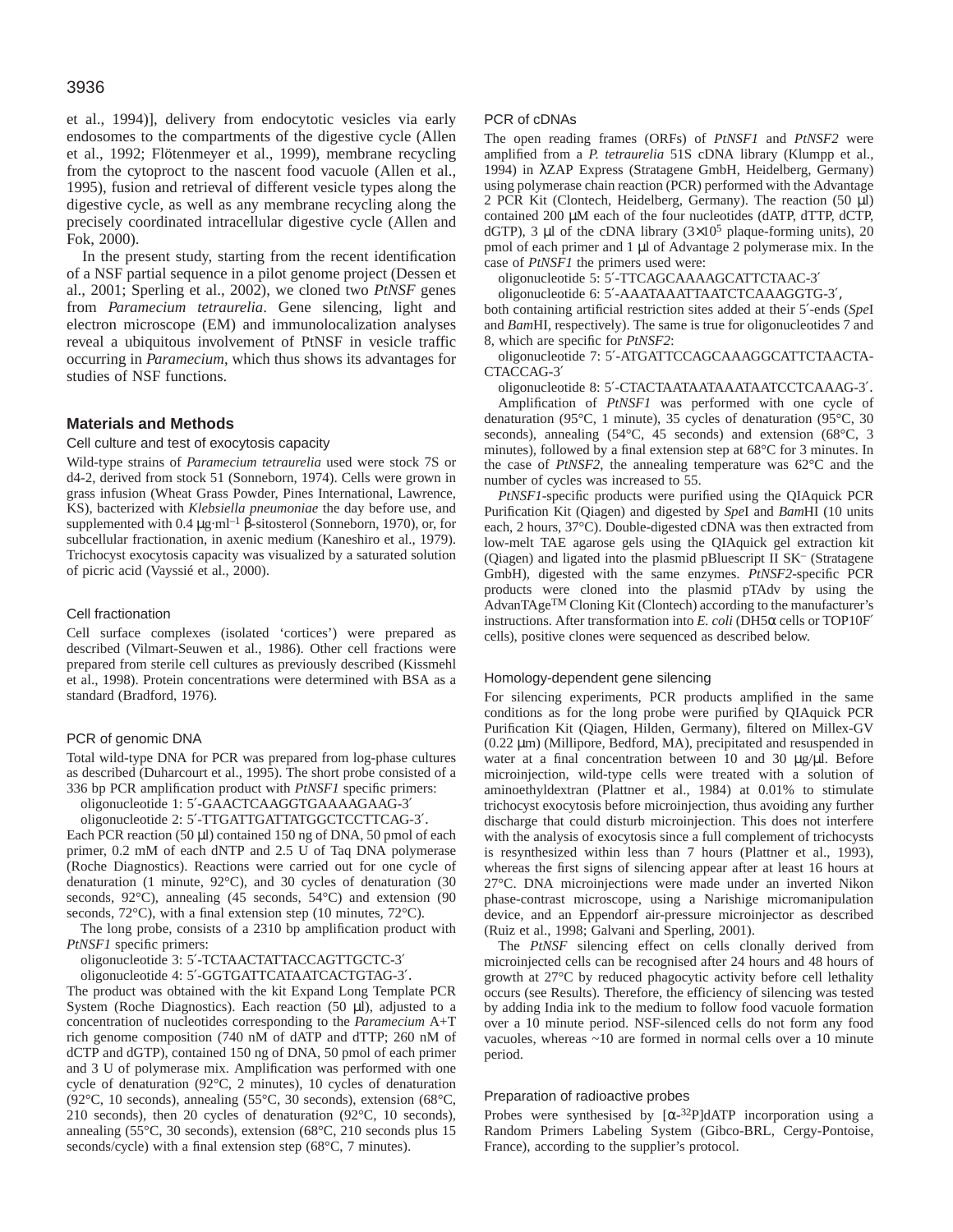## Southern blots

*Paramecium* DNA was digested by restriction enzymes according to the manufacturer's instructions (New England Biolabs, Beverly, MA), then fractionated by electrophoresis on 1% agarose gels and transferred to Hybond-N+ filters. Hybridizations were carried out as described (Church and Gilbert, 1984), at 60°C. The membranes were then washed at the same temperature with decreasing concentrations of SSC, in the presence of 0.1% SDS as follows: 2× SSC for 30 minutes and 0.2× SSC for 30-45 minutes (Sambrook et al., 1989). Images were obtained by using a Phosphorimager (Molecular Dynamics, Sunnyvale, CA). Hybridizations were quantified by ImageQuant Software (Molecular Dynamics).

#### RNA extractions and northern blots

Total RNA was prepared essentially as described (Chomczynski and Sacchi, 1987) by using the Trizol reagent (Gibco BRL), except that the cells were lysed by vortexing in the presence of glass beads. Total RNA was fractionated on formaldehyde/1.25% agarose gels, and transferred to positively charged nylon membranes (Ambion, Austin, TX) by capillarity. Hybridization was carried out at 50°C in 6× SSC, 2× Denhardt's solution and 0.1% SDS (Sambrook et al., 1989); the filters were then washed and imaged as described for a Southern blot.

## Sequencing

The sequencing was either made on an AbI 310 sequencer using the BigDye Primer Cycle Sequencing Ready Reaction Kit (Perkin Elmer, Foster City, CA) or made by MWG Biotech custom sequencing service. Overview sequencing of different library clones hybridizing with a *PtNSF1* probe was made with a single primer:

oligonucleotide 9: 5′-GAAGGAGCCATAATCAATC-3′.

DNA sequences were aligned either by the CLUSTAL W or by the JOTUN HEIN method, both integrated in the DNASTAR Lasergene software package (Madison, WI).

#### Peptide synthesis and antibody preparation

Synthesis and immunisation of a peptide corresponding to the amino acid sequence of *Paramecium* PtNSF1 (NH<sub>2</sub>-CF<sub>464</sub>QKKLNKQDEL-KVKRSDF481-CONH2) was carried out by Pineda (Antikörper-Service, Berlin, Germany). The peptide also contains an additional cysteine at the N-terminus. For immunisation the peptide was coupled to keyhole-limpet haemocyanin and injected into rabbits and guinea pigs as previously described (Hauser et al., 1998). Antibodies (Abs) were affinity-purified using the same peptide immobilised on CNBractivated Sepharose 4B (~3 ml, at about 3 mg/ml).

#### SDS-PAGE and immunoblotting

Protein samples were denatured by boiling for 3 minutes in SDS sample buffer, subjected to electrophoresis either on 10% SDS polyacrylamide gels using a discontinuous buffer system described previously (Laemmli, 1970). The replicas were electroblotted to nitrocellulose membranes and immuno reactions were carried out as described (Kissmehl et al., 1997) by using affinity-purified Abs against yeast NSF, Sec18p (Mayer et al., 1996), or against a peptide of *Paramecium* PtNSF1 (see above). Bound Abs were detected with the corresponding peroxidase-conjugated secondary Ab (anti-rabbit IgG or anti-guinea pig IgG) using the Amersham enhanced chemiluminescence (ECL) detection system.

#### Immunofluorescence localisation

Living cells suspended in Pipes/HCl buffer (5 mM, pH 7.2) with KCl and CaCl2 added (1 mM each) were exposed for up to 30 minutes to 0.01% saponin in the presence of MgCl2, ATP-γ-S and NEM (1 mM each), in the same buffer solution. Then, when the cells were still viable, they were fixed at 22°C for 30 minutes in 8% formaldehyde (in phosphate-buffered saline, PBS) plus 0.1% Triton X-100, washed in PBS and then twice in PBS supplemented with 50 mM glycine, and finally in PBS plus bovine serum albumin (1%). Then they were exposed to anti-NSF Abs, followed by secondary Ab-FITC. In controls, the additives mentioned or primary Abs were omitted.

#### Electron microscopy and immunolabelling of ultrathin sections

*PtNSF*-silenced cells and non-silenced controls were treated identically as follows. For analysis of ultrastructural changes, cells were processed routinely (i.e. fixed in 2.5% glutaraldehyde, followed by 1% OsO4, ethanol dehydration and embedding in Spurr's resin) and sections were sequentially stained with aqueous uranyl acetate followed by lead citrate at pH 12.0.

For immunolocalization, *PtNSF*-gene-silenced cells were fixed in 8% formaldehyde plus 0.1% glutaraldehyde (1 hour, 22°C) and then, for transportation, in 8% formaldehyde only, essentially as published (Flötenmeyer et al., 1999; Hauser et al., 2000). This combined formaldehyde/glutaraldehyde fixation protocol has been applied to allow for adequate fixation without too much loss of antigenicity. For the latter reason, glutaraldehyde had to be deleted during sample transport. We performed dehydration with ethanol by progressively lowering the temperature, followed by LR Gold embedding and UV polymerization at –35°C. After the usual washes, to avoid unspecific Ab binding, ultrathin sections were exposed to Abs (against PtNSF1 derived peptide, diluted 1:50) and then to protein  $A-Au_{6nm}$  conjugate, followed by section staining with aqueous uranyl acetate only. EM micrographs of defined magnification collected from ~10 cell sections of each sample type were quantitatively evaluated by referring gold counts to area size analyzed, using the hit-point method (Plattner and Zingsheim, 1983). Then labeling density was normalized to cytoplasmic labeling.

## **Results**

## Cloning of the Paramecium NSF genes

A partial sequence resembling NSF, M09A04r, was found in a pilot genome project of *Paramecium* (Dessen et al., 2001; Sperling et al., 2002). In order to clone the full gene we took advantage of an indexed genomic library, with the aim to identify NSF-bearing clones in two hybridisation steps (Keller and Cohen, 2000), by using a probe designed from the sequence M09A04r (Fig. 1A). Nine clones were then retrieved, 5i21, 9a7, 20n10, 36e6, 63g7, 76m6, 105c22, 116p20 and 146k20. The positions of the *NSF* genes in the inserts were studied by restriction mapping and Southern blot analysis using the same probe. To see whether the inserts all contained the same *NSF* gene, a single-run sequencing was made with primer 9 on all of the nine clones. The clones displayed the same restriction map in the vicinity of the probe (except when the gene was at the border of the insert in clones 9a7, 36e6 and 63g7) and showed the same sequence over 400 bp. A single *NSF* gene was identified, *PtNSF1.* Clone 146k20, with the entire *PtNFS1* gene in the middle of a  $\sim$ 7 kb insert, was chosen for sequencing (accession number AJ347751).

After sequencing the complete *PtNSF1* gene, a second round of hybridisation of the indexed library was made with a probe corresponding to the entire ORF. In addition to the 9 clones previously identified with the short probe, three new ones were identified (50e4, 55e3 and 56o4), thus revealing a second gene, designated *PtNSF2*. A restriction mapping analysis showed that the three clones correspond to the same sequence, with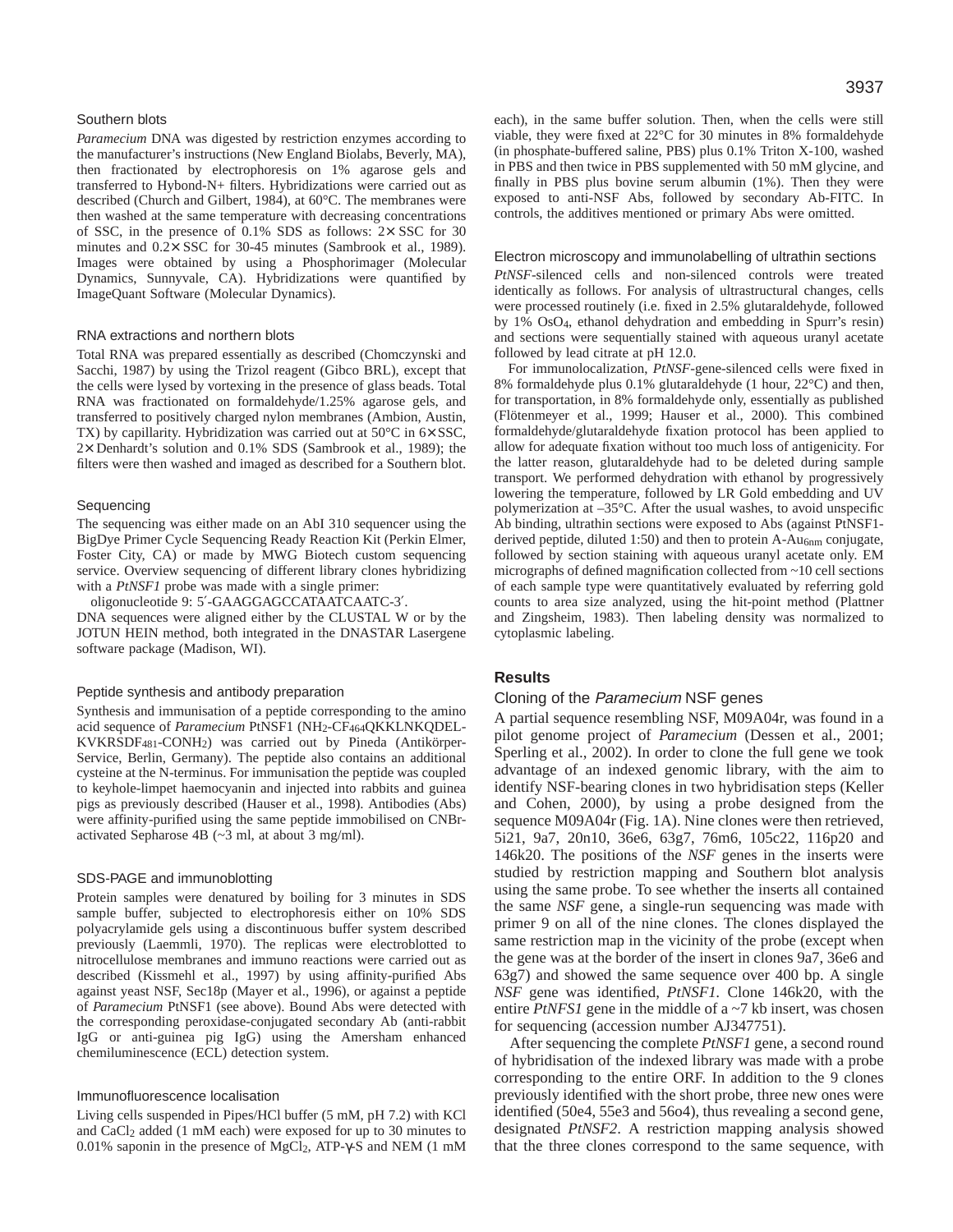3938



**Fig. 1.** *Paramecium NSF* genes. (A) Simplified restriction map of *PtNSF1* and *PtNSF2* genes and position of the probes and oligonucleotides used in this study. (B) Southern blot analysis of wild-type genomic DNA probed with the long probe (primers 3-4). A star marks the bands also revealed by the short probe (primers 1-2). Bc, *Bcl*I; Bg: *Bgl*II; E, *Eco*RV; S, *Swa*I; X, *Xba*I. (C) Northern blot analysis of total RNA from the wild-type (WT) and from the nd9-1 mutant (1) altered in the terminal step of exocytosis. Three probes were used, the long *PtNSF* probe, and, as controls, probes specific for the *ND9* and *ND7* genes (Froissard et al., 2001). By using the long *PtNSF* probe, a 2.3 kb band is revealed in both strains, with similar intensity.

variable cloning position. Both extremities of the three inserts were sequenced. Clone 55e3 showed a sequence very similar to, but not identical to the 5′ sequence of *PtNSF1* close to the border of the insert. This plasmid was chosen for sequencing the entire *PtNSF2* gene (accession number AJ347752).

To look for any other possible *PtNSF* genes, Southern blot analysis on total genomic DNA revealed bands compatible with the restriction map of the clones containing *PtNSF1* when the short probe was used. Additional bands were observed with the long probe, in agreement with the restriction map obtained for the *PtNSF2* library clones (Fig. 1B). This suggests that only two *PtNSF* genes are present in the *Paramecium* genome.

The two *PtNSF* genes were also cloned from a *Paramecium* cDNA library, created from size-selected RNA (0.5-5 kb) of vegetative 51S cells (Klumpp et al., 1994). A comparison of the genomic sequences with their cDNA equivalents revealed that both genes contain three short introns at the same positions that all display the characteristics of *Paramecium*, bordered by 5′-GTA and TAG-3′ and of 25-28 nucleotides in size. The percentages of identity between the corresponding introns

are, respectively, 80, 64 and 83, suggesting that duplication occurred recently.

# Characteristics and expression of the Paramecium PtNSF genes

The *PtNSF1* gene consisting of 2234 bp encodes a protein of 751 amino acids, with a calculated molecular weight of 84,671. The overall identities of its amino acid sequence with homologous genes from other species range from between 38.5% for *Drosophila melanogaster* and 42.1% for *Nicotiana tabacum*. In addition, the 2335 bp *PtNSF2* gene encodes a protein of 751 amino acids, with approximately the same calculated molecular weight (84,661) as *PtNSF1*. In the case of *PtNSF2* the overall identities at the amino acid level vary between 39.0% in *D. melanogaster* and 42.5% in *N. tabacum*.

*PtNSF1* and *PtNSF2* genes are very similar, with ~87% identity at the nucleotide sequence level and ~93% at the protein sequence level. Sequence alignments with NSF proteins from other species revealed an average identity of ~40% throughout all kingdoms. Clearly, highest similarity occurs in functionally important domains (Fig. 2). Respective percentages of identity with *PtNSF1* and *PtNSF2* are: *Plasmodium falciparum* (a member of the closely related phylum Apicomplexa) (40.6/39.9); *Dicytostelium discoideum* (39.9/40.6); *Saccharomyces cerevisiae* (40.5/40.2); *D. melanogaster* (39.0/39.0 and 38.5/39.2 for *DmNSF1* and *DmNSF2*, respectively); *Arabidopsis thaliana* (40.7/41.3); and *Homo sapiens* (38.9/39.2). The alignment shows a very strong conservation over two-thirds of the molecule, particularly within the two blocks that interact with ATP, D1 and D2. As members of a large family of AAA-ATPases, the two *PtNSF* genes contain a 231 amino acid AAA domain centered in the Walker A and B boxes (Fig. 2). Similarities are particularly high for the functional domains, D1 and D2. Beyond this, they also contain the so-called second homology domain, which makes up part of the AAA cassette (Latterich, 1998). Owing to these signatures, there is no doubt that these genes encode PtNSF proteins.

The presence of the two genes in a cDNA library indicates that both isoforms are expressed. The expression level of *PtNSF1* and *PtNSF2* genes was also analyzed on northern blots by using the long probe, revealing a ~2.3 kb band (Fig. 1C), the size to be expected for both *PtNSF* transcripts.

# Identification of PtNSF proteins

To identify and localize PtNSF proteins, we used either a crossreactive polyclonal Ab against NSF from yeast (affinitypurified IgGs against SEC18p) or a peptide-specific Ab against a unique sequence of *PtNSF1* located at the end of D1 (see Materials and Methods). The peptide selected for Ab production is remarkably different in NSF molecules from other species, when compared, for example, to the corresponding site 497-513 in *P. falciparum* or to 457-475 in *H. sapiens*. In western blots, the peptide used for immunization was therefore easily recognized by these Abs (data not shown), whereas no crossreactivity occurred when recombinant NSF from yeast Sec18p was used (Fig. 3, lane 9). However, with both types of Abs, anti-Sec18 Abs and anti-PtNSF1 Abs, we could detect PtNSF as a ~84 kDa band not only in whole cell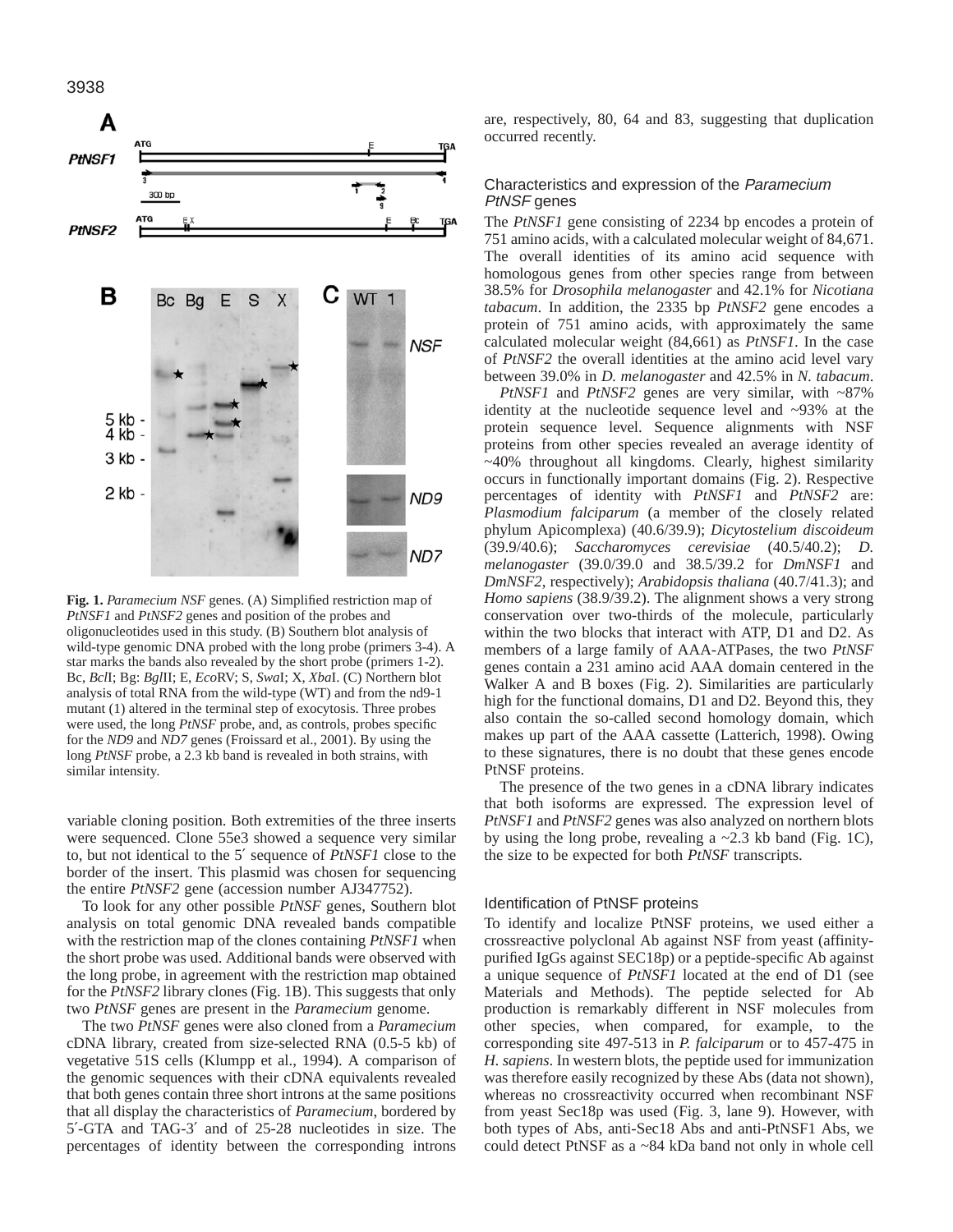| Paramecium1<br>Paramecium2<br>Rattus<br>Saccharonyces<br>Arabidopsis<br><b>Bictyostelium</b>             |                                        |                                                                                                                                                                                                            |                                                                                                                                                                                                                                                                                                                                    |
|----------------------------------------------------------------------------------------------------------|----------------------------------------|------------------------------------------------------------------------------------------------------------------------------------------------------------------------------------------------------------|------------------------------------------------------------------------------------------------------------------------------------------------------------------------------------------------------------------------------------------------------------------------------------------------------------------------------------|
| <b>Paramecium1</b><br>Paramecium2<br>Rattus<br>Saccharonyces<br>Arabidopsis<br>Dicty ostelium            | 80<br>80<br>73<br>92<br>84<br>92       |                                                                                                                                                                                                            | SFTDEIEASTRAGINA PRINS – EIRKSTWODEN DIE KREISE EIRKEN MODSORIT GETTDEN SONNTRÖORFTEKE SISTEMENTE AFT DEOP PR<br>SING DIE KALDEREN SGROSTE SE DIE EIRE DIE GEREICHER DIE EINE GEREICHE SONNER DER EIRKERE PRINS EIRE DIE ERER E<br>S                                                                                               |
| <b>Paramecium1</b><br>Paramecium <sub>2</sub><br>Rattus<br>Saccharonyces<br>Arabidopsis<br>Dictyostelium |                                        |                                                                                                                                                                                                            | 170 -- SOOTERHOGGUM PERLEE'S TROG--MOLEURIASTET ASTEREDE SEDKE POSELADITERRAFISSER EPOAFLEETO IN EGLLE<br>164 PASSER DE HOGGUM PERLE FERRE ES EL DOLEUR ET EN FRANCE EDIT DE SOLLE ELABITERRAFISSER EPOAFLEETO DE HERE<br>164 PASSER                                                                                               |
| <b>Parameciuml</b><br>Paramecium2<br>Rattus<br>Saccharonyces<br>Arabidopsis<br>Dicty ostelium            | 261<br>261<br>259<br>280<br>258<br>263 |                                                                                                                                                                                                            | <b>TOPP CTORTLIAROIR EINARDPRIT TOP EIN SKILLEN THE EINE ANDER ALL EN ASSECTED AND RELEVANCE EN ALL EN ANDERET EN</b><br>TOPP CTORTLIAROIG KILLARIER KIT TOP EI LEKT GESEEN LAKELF AND EIN SARAS GELE II II FDE INDAIC KORS STAS STOFI                                                                                             |
| Paramecium1<br>Paramecium2<br>Rattus<br>Saccharonyces<br>Arabidopsis<br>Dictyostelium                    | 356<br>356<br>354<br>375<br>353<br>358 |                                                                                                                                                                                                            | LL SLIDGY ESLABILY IGUE BREDLIDE ALLE PGENET OF EL SLED ELGERIO IF EL EL SLEG EN CHALGELA ET EN 1981 E SA ELEGYYKSA<br>LL SEIDGY EQLABILY IGUE BREDLIDE ALLE PGENET OF EINLE PD ELGERIO IL DI BTANCHO ALDE DI TILBEL ALLE SA EL E                                                                                                  |
| <b>Paramecium1</b><br>Paramecium <sub>2</sub><br>Rattus<br>Saccharonyces<br>Arabidopsis<br>Dictyostelium | 451<br>451<br>449<br>470<br>448<br>453 |                                                                                                                                                                                                            | SSEARCRHONIEN – FORELENCO ELAS EN SUPERIA DE ESTORGEN SIRFULLE SALENCERE EN EN SUR L'ENOTARE EN SOLLE EN SULL<br>OSTANDE EN TERE ES ATALL EN LA EN LA CARLE DE LA ENFRANCIA DE L'ESTORGEN DE L'ESTORGEN L'ENOTRE EN SOLLE SILL<br>OS                                                                                               |
| <b>Paramecium1</b><br>Paramecium2<br>Rattus<br>Saccharonyces<br><b>Arabidopsis</b><br>Dictyostelium      | 543<br>543<br>543<br>564<br>539<br>545 |                                                                                                                                                                                                            | OD OG SOKT SÅ SA LIANE EGT FRI SPENIE SPENIE OG EN STREAMET EN FRIDA IK SPUSCHTTDELE KLIERT FLOR KE STILLOGIAT<br>OF AG SOKTAL A BETANGS OF PERSIE SPENIE OF SE FLORIDE FRIDA IK SOLS CHTUDDIE KLIERT FLOR KE STALLOAL LY LEKER P                                                                                                  |
| <b>Paramecium1</b><br>Paramecium2<br>Rattus<br>Saccharonyces<br>Arabidopsis<br>Dicty ostelium            |                                        |                                                                                                                                                                                                            |                                                                                                                                                                                                                                                                                                                                    |
| Paramecium1<br>Paramecium <sub>2</sub><br>Rattus<br>Saccharonyces<br>Arabidopsis<br>Dictyostelium        | 714<br>720                             | 733 SLEEP BELOTITY IN BELL------------<br>723 EYR REEL ALUREE GA SPIDFD---------<br>744 EDPLEELTELUMQSA----------------<br><b>Ge SAEAITAGREEINILEFT DCL6DFIRFT6</b><br><b>SHIDNERMOLEDFRIRNF----------</b> | Fig. 2. Multiple alignment of NSF genes from different species. NSF<br>sequences from <i>Paramecium tetraurelia</i> ( <i>PtNSF1</i> and <i>PtNSF2</i> ), <i>Rattus</i><br>norvegicus (P18708), Arabdidopsis thaliana (AAD17345), Dictyostelium<br><i>discoideum</i> (AAC48226) and <i>Saccharomyces cerevisiae</i> (AAA35031) were |

aligned using the CLUSTALW program and displayed using BOXSHADE. The conserved AAA domains of NSF ATPases are underlined. The Walker A and B domains (Patel and Latterich, 1998) are boxed in red. The limits between the N and D1, and D1 and D2 domains are indicated by vertical bars. An SRH domain is boxed in green and a divergent SRH domain is also boxed in green with dotted lines.

homogenates but also in particulate fractions enriched in ER (Fig. 3).

## Silencing of PtNSF genes

Homology-dependent gene silencing can be efficiently obtained in *Paramecium* by microinjection into the macronucleus of large amounts of DNA corresponding to the coding sequence, without flanking 5′ and 3′ sequences (Ruiz et al., 1998; Bastin et al., 2001). We used the *PtNSF1* sequence, which is supposed to silence both *PtNSF* genes, since cosilencing is assumed for genes sharing ≥85% identity in nucleotide sequence [extrapolated from RNAi experiments in the nematode (Parrish et al., 2000) (see also Ruiz et al., 1998)].

After microinjection, cells underwent two fissions within 24 hours at 27°C, whereas controls made four fissions. Silenced cells displayed a characteristic phenotype: small size, dark appearance, decreasing motion rate. Whereas normal cells form approximately one digestive (food) vacuole per minute, silenced cells decreased and finally stopped phagocytosis activity. These criteria routinely served to identify silenced cells for subsequent analysis. Cells eventually died within 48 hours at 27°C. The defects we recognized after silencing were not simply general metabolic effects, since control experiments (e.g. with γ-tubulin silenced cells) showed quite different effects [i.e. they stopped duplicating their ciliary basal bodies and decreased their cell size after division (Ruiz et al., 1999)], whereas food vacuole formation was not affected (Froissard et al., 2002). All this indicates that silencing yields specific responses depending on the type of gene to be silenced.

We also found that the terminal step of stimulated trichocyst exocytosis is not affected in silenced cells. However, an effect of *PtNSF* silencing on the organization of microdomains in the exocytosis sites could be documented using a conditional mutant, nd9-1, in which this event could be decoupled from previous steps in trichocyst biogenesis (Froissard et al., 2002). Otherwise, *PtNSF* silencing has no effect on exocytosis sites, once they are established. On the EM level, *PtNSF*-silenced cells display massive changes, as documented in Fig. 4. The most salient changes are as follows. (1) Golgi fields increasingly disappear and become fragmented and ER cisternae swell (Fig. 4A,B). Owing to loss of ribosomes from ER in some places, it is not always possible to clearly identify the origin of each swollen cisterna, which may arise from ER,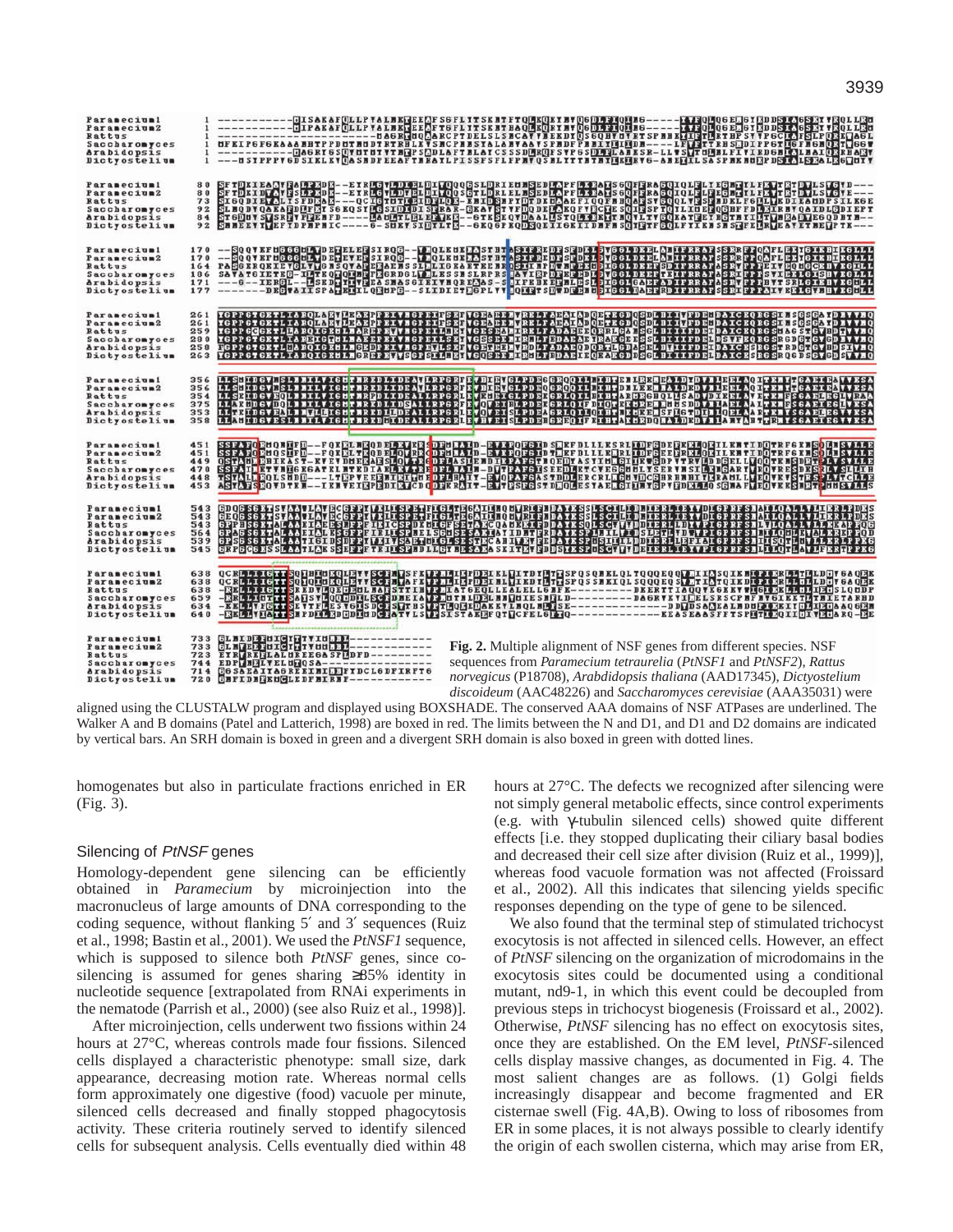## 3940

Golgi, or endosomes, most of them localized in cortical regions (Allen, 1988). Frequently, many small transport vesicles appear attached, as though 'frozen', on such swollen cisternae, particularly in the cortex (Fig. 4A); they often look as though they were trapped after rounding up (Fig. 4B) but closure of such cisternae has not been shown since this would require serial sectioning. (2) Coated pits with clathrin [called 'parasomal sacs' in *Paramecium* (Allen, 1988; Allen et al., 1992)], if still present, may also appear 'frozen', sometimes in an atypical oblique attachment. Occasionally they are replaced by groups of smooth vesicles (Fig. 4C). (3) Early endosomes ['terminal cisternae' (Patterson, 1978; Allen, 1988)] either appear swollen or are totally missing (Fig. 4A). Since both these structures may serve constitutive exo-/endocytosis



**Fig. 3.** Western-blot analysis of the subcellular distribution of PtNSF using affinity-purified Abs against yeast and *Paramecium* NSF. Aliquots of 50 µg of whole cell homogenates (lanes 1,5), 100,000 *g* supernatant (lanes 2,6), 100,000 *g* pellet (lanes 3,7), isolated cortices (lanes 4,8), and of 100 ng of recombinant Sec18p (lane 9) were separated on a 10% SDS polyacrylamide gel and electroblotted onto nitrocellulose membranes. Immunoreactions were carried out with either affinity-purified and crossreactive polyclonal Abs against Sec18p (lanes 1-4) (Mayer et al., 1996) or with affinity-purified peptide-specific Abs against PtNSF1 (lanes 5-9), as described in the Materials and Methods. Note that each of the two Abs immunoreact with a protein band at ~84 kDa (arrow) not only in whole cell homogenates but also in particulate fractions rich of ER. In addition, the polyclonal Ab against SEC18p (anti-yeast NSF) also recognizes some bands at ~30 kDa (lanes 1-4), which might be the result of proteolytic activity or instability of the NSF protein itself. By using the peptide-specific Ab against *Paramecium* PtNSF, some higher molecular weight bands are also reactive, which may represent heteromeric complexes of NSF, which still have to be analysed in more detail.

(Flötenmeyer et al., 1999), our observations imply disturbance of these processes. (4) Furthermore, phagocytosis is increasingly depressed in the course of NSF silencing (a criterion of successful silencing), as is (5) the formation and/or transport of discoidal vesicles (not shown), which normally serve membrane recycling, after defecation from spent vacuoles to the site of the formation of new phagosomes (Allen et al., 1995; Allen and Fok, 2000). (6) Aggregates of small vesicles sticking together around fields of ER (with intense gold labeling, as shown in Fig. 6D) occur at different sites (Fig. 4D), whereas they are absent in non-silenced cells. These regions contain ribosomes, thus strongly suggesting their origin from ER (Fig. 4D). Such forms of ER are known to occur in *Paramecium* (Allen, 1988; Fok and Allen, 1981). Identification of ER-related structures is supported by the higher magnification of Fig. 6D in Fig. 6E.

Silencing experiments may also reveal biogenetic pathways, when transport vesicles are 'frozen' firmly attached at a target membrane (Fig. 4C, Fig. 5). This had to be expected for the interaction of small vesicles with phagosomal membranes (Allen and Fok, 1984) since different types of vesicles bud and fuse during their life cycle. However, we see for the first time occasional attachment of small vesicles, ~30 nm in diameter, at alveolar sacs, which may support their biogenesis via vesicle flow, as discussed below.

#### Immunolabeling

Immuno-gold labeling data obtained by anti-PtNSF Abs after *PtNSF* gene silencing are presented in Fig. 6A,B and Table 1. It is not easy on such sections to discriminate between ER and Golgi areas (owing to low contrast allowed by the fixation method) and different types of small vesicles scattered in such ER-rich domains, which therefore are taken as representative for general cytoplasmic labeling. (In non-silenced cells, these domains are homogenously labeled; Fig. 6C.) The low values, with large s.e.m., found over trichocysts and lipid droplets are not statistically significant. However, in silenced cells, lysosomes (identified by their size of ~1 µm, compact contents and single membrane envelope) are slightly but significantly labeled (Table 1). This indicates ongoing degradation of PtNSF molecules, while formation of new ones is inhibited, which results in the decrease in vesicle traffic described above. Concomitantly, aggregates, several microns in size, of intimately clumped cisternae occur (compare Fig. 6A,B with Fig. 4D). Since they are 4.75-times more labeled than the average cytoplasm (Table 1), this may indicate inability to

**Table 1. Immunolocalization of PtNSF using peptidespecific Abs against PtNSF**

|                     | Cytoplasm<br>(mainly ER) | Vesicle<br>aggregates | Lysosomes | Background over: |                   |
|---------------------|--------------------------|-----------------------|-----------|------------------|-------------------|
|                     |                          |                       |           | trichocysts      | lipid<br>droplets |
| Labeling<br>density | 100.0%                   | 471.3%                | 44.0%     | 12.0             | 13.9              |
| $\pm$ s.e.m.        | $\pm 11.0$               | $\pm 96.6$            | $\pm 8.4$ | $+5.1$           | $+7.2$            |

Labeling densities based on gold grain counts (protein A-Au<sub>6nm</sub> conjugates per unit area size), normalized to values determined in the cytoplasm (100.0%=59.3 Au<sub>6</sub>-particles.  $\mu$ m<sup>-2</sup>) after off-cell background subtraction.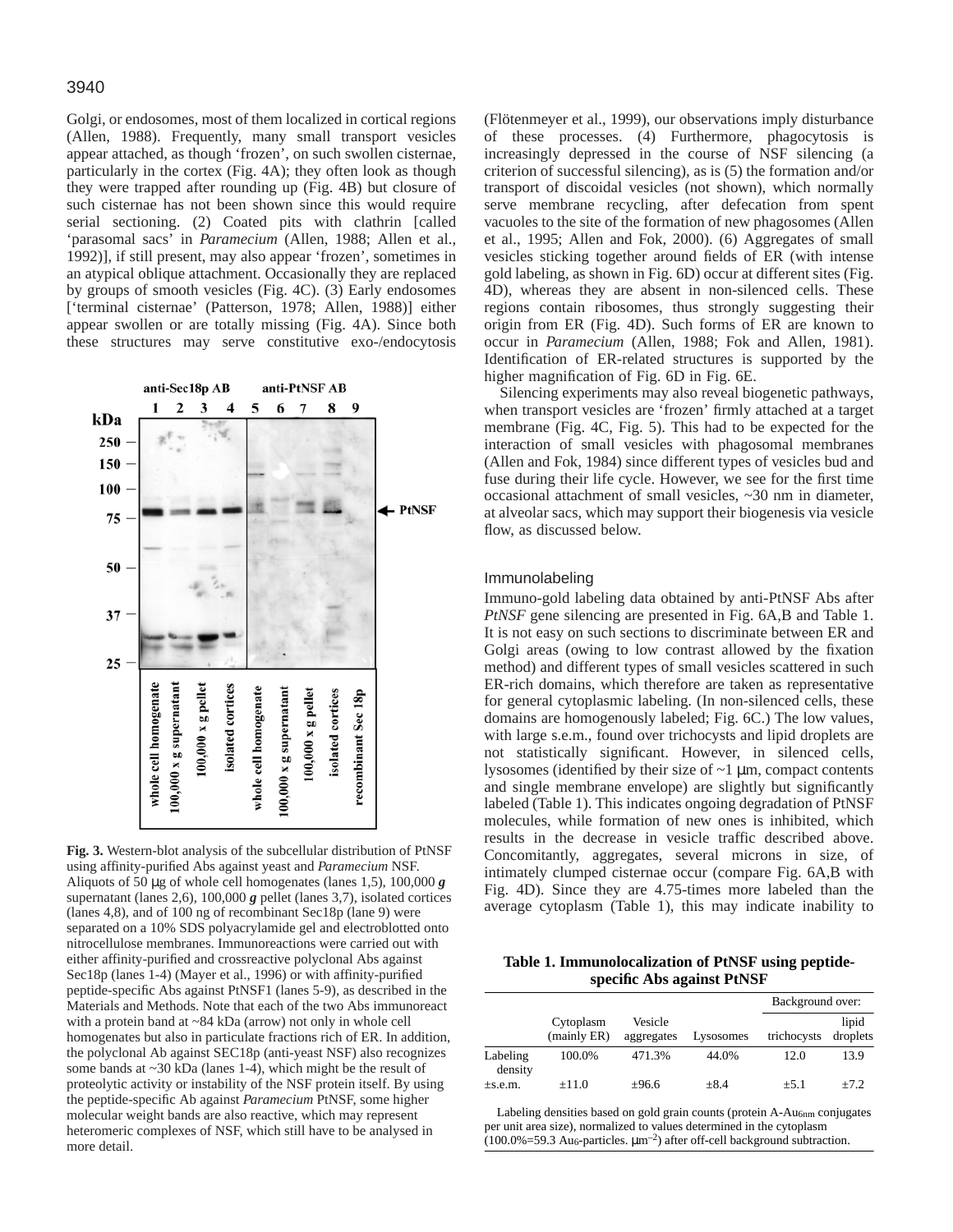

**Fig. 4.** Ultrastructural changes caused by *PtNSF* gene silencing (A-D). Panel A shows a dilated cortical cisterna, located below a ciliary basal body (bb) and flanked by alveolar sacs (as), with locally attached ~0.05 µm large vesicles (asterisk). Some attached ribosomes indicate its possible origin from endoplasmic reticulum, which is frequently swollen (er, lower left). The 'terminal cisterna' (early endosome) normally expected below a basal body is absent. (B) A structure similar to that seen in A has rounded-up and closed to a wheel-like structure with vesicles firmly attached at the cytosolic site trapped inside (asterisk). (C) Close to the emergence of a cilium (c), here in oblique section, at the site where alveolar sacs are interrupted, vesicles occur, instead of the usual single 'parasomal sac' (clathrin-coated pit/vesicle). The arrow points to a very slim vesicle approaching the inner side of an alveolar sac (a similar vesicle can be detected in A and more are seen in Fig. 5B). The 'infraciliary lattice' (il) made up of filamentous structures is unchanged. (D) Note accumulation of clumped vesicular ER elements (va; corresponding to densely immunolabeled cytoplasmic zones in Fig. 6A,B), largely devoid of ribosomes, the occurrence of numerous free ribosomes outside such vesicle aggregates and of an autophagic vacuole (av). m, mitochondria; t, trichocyst. Bars, 0.1 µm.

dissociate SNARE complexes and to drive vesicle transport and fusion at this stage of silencing. Reduced vesicle traffic may, thus, also explain decreasing cell size during NSF gene silencing.

To increase the chance of seeing PtNSF bound as a complex to target membranes, we used NSF ATPase activity inhibitors such as ATP-γ-S and NEM in immunofluorescence experiments. Cells were carefully permeabilized and association of PtNSF with fusogenic sites was maintained by adding the inhibitors, followed by immuno-FITC labeling. This resulted in labeling of the cytostome and cytoproct region (Fig. 7A,B), of the outlets of contractile vacuoles (Fig. 7B), and of the onsets of radial canals, as shown in Fig. 7B,C. Different labeling intensity of these sites with periodic membrane (dis-)connection may indicate some asynchrony in their membrane-to-membrane interaction. In control cells, subjected to the labeling protocol without ATP-γ-S and NEM (or without primary Ab), these structures were not labeled (Fig. 7E,F). These data further support specificity of Ab binding, since anti-PtNSF Abs bind to specific sites only when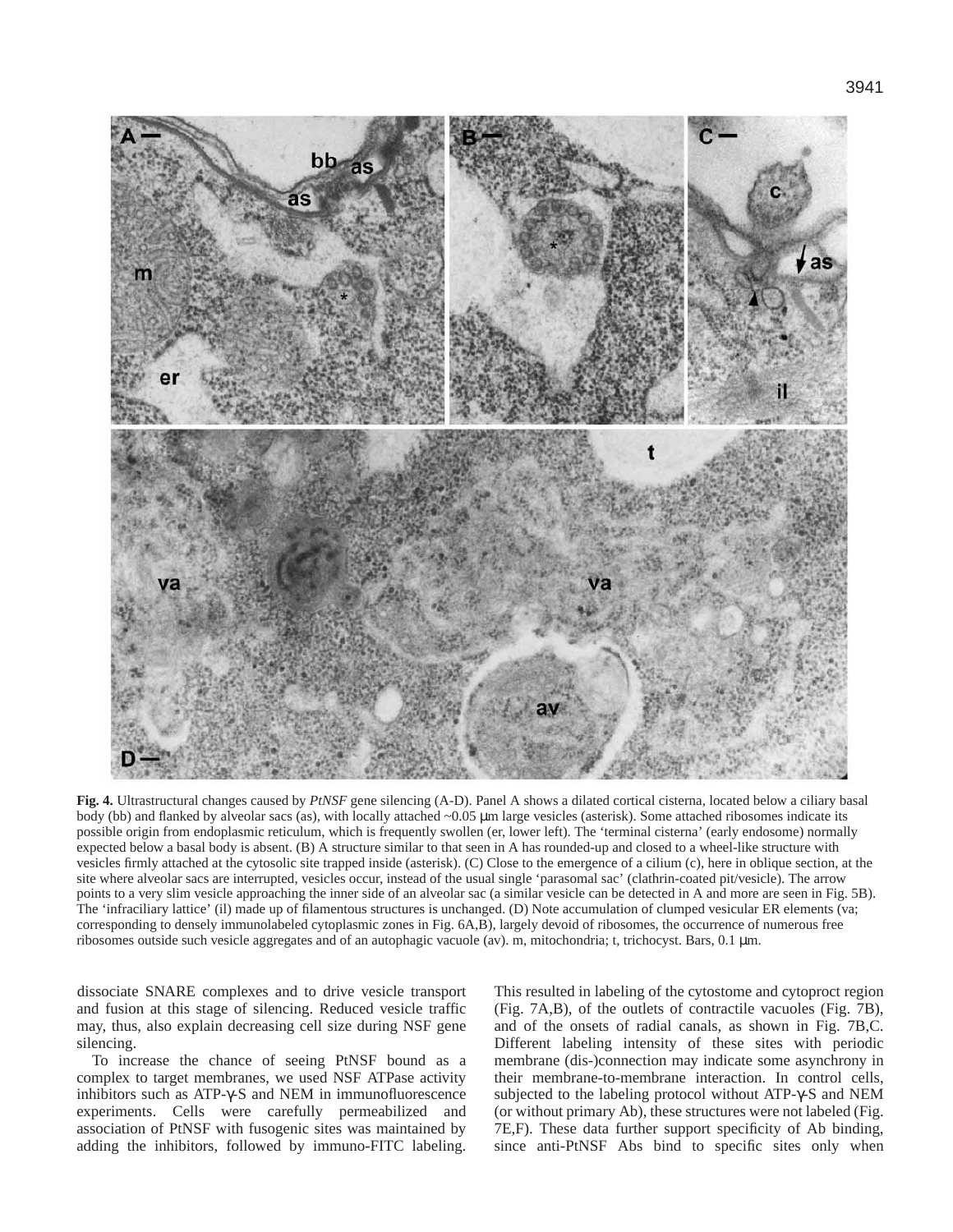

**Fig. 5.** After *PtNSF* gene silencing, docking of slender vesicles of similar appearance is seen on a food vacuole membrane in A and at alveolar sacs in B. The type of vesicles highlighted by arrows, only rarely seen on food vacuoles (fv), has never been observed previously on the inner membrane of alveolar sacs (as) to whose biogenesis it may contribute. er, endoplasmic reticulum; v, vesicle. Bars, 0.1 µm.

cautiously permeabilized cells were exposed to conditions mediating irreversible NSF binding to potential fusion sites. Beyond that, requirement of ATP for detachment of NSF from membranes can also explain why a high percentage of PtNSF is membrane-bound in western blots from cell fractions (Fig. 3).

## **Discussion**

All eukaryotic cells are made of membrane-bounded compartments, whose biogenesis and interplay is orchestrated by a complex membrane traffic involving vesicle budding from donor compartments and fusion with target membranes. As a highly differentiated cell, *Paramecium* displays numerous coexisting membrane traffic pathways to fulfill its various cellular functions, including endocytosis, phagocytosis, regulated exocytosis of trichocysts and constitutive exocytosis, the latter including discharge of spent food vacuole contents and of contractile vacuole fluid. NSF is a protein central to membrane fusion and recycling so that its identification in association with a particular compartment/pathway is a signature of membrane recognition, docking and fusion events.

# **Table 2. Involvement of PtNSF in membrane traffic pathways of** *Paramecium tetraurelia*

| Phenotypic changes in PtNSF-silenced cells                                 |                                             |  |  |  |  |  |  |  |
|----------------------------------------------------------------------------|---------------------------------------------|--|--|--|--|--|--|--|
| Observations in vivo                                                       |                                             |  |  |  |  |  |  |  |
| Decreased cell size                                                        | Reduced/abolished phagocytosis activity     |  |  |  |  |  |  |  |
| Slow swimming                                                              | Eventually cell death within 48 hours       |  |  |  |  |  |  |  |
| Observations on the subcellular level                                      |                                             |  |  |  |  |  |  |  |
| ER swelling                                                                | Absence or fragmentation of Golgi apparatus |  |  |  |  |  |  |  |
| 'Frozen' parasomal sacs (see text) with atypical oblique attachment        |                                             |  |  |  |  |  |  |  |
| Reduced early endosome formation                                           |                                             |  |  |  |  |  |  |  |
| Reduced phagocytosis                                                       |                                             |  |  |  |  |  |  |  |
| Reduced formation and transport of discoidal vesicles                      |                                             |  |  |  |  |  |  |  |
| 'Minivesicles' attached to large food vacuoles,                            |                                             |  |  |  |  |  |  |  |
| 'Minivesicles' attached to the inner region of alveolar membranes          |                                             |  |  |  |  |  |  |  |
| <b>Immunofluorescence locations of PtNSF</b> (in permeabilized cells under |                                             |  |  |  |  |  |  |  |
| conditions of NSF retention: ATP-γ-S and NEM)                              |                                             |  |  |  |  |  |  |  |
| Cytostomal region                                                          |                                             |  |  |  |  |  |  |  |
| Cytoproct region                                                           |                                             |  |  |  |  |  |  |  |
| Outlets of contractile vacuoles                                            |                                             |  |  |  |  |  |  |  |
| Attachements of radial canals to contractile vacuoles                      |                                             |  |  |  |  |  |  |  |

In this work, we identified and studied two *NSF* genes in *Paramecium*. We combined cytological and ultrastructural studies with gene silencing experiments to gain insight into the function and site of action of NSF. To localize PtNSF in situ, we used anti-NSF Abs in conjunction with gold-labeling after silencing, and Ab-fluorescence labeling in normal cells. Thereby we took into account that PtNSF may be trapped at membrane-to-membrane interaction zones if its rapid dissociation after SNARE assembly is blocked by inhibiting its ATPase activity. Our approach was greatly facilitated by the occurrence of well established avenues of vesicle traffic in *Paramecium*. Together, we showed that PtNSF is involved in most, if not all, membrane traffic pathways recognizable in *Paramecium*. This is the first experimental evidence that, in these pathways, complex NSF/SNAP/SNARE machinery must operate, as is the case in other eukaryotes.

# Two closely related NSF genes in Paramecium

The two *PtNSF* genes found have 87% nucleotide identity, each gene encoding a protein of 84.7 kDa with 94% identity. The occurrence of at least two expressed genes for the same kind of protein is frequent in *P. tetraurelia* (Hauser et al., 1997; Bernhard and Schlegel, 1998; Kim et al., 1998; Chan et al., 1999).

The reason why *Paramecium* expresses two rather similar *NSF* genes remains unclear. Searches in the *Caenorhabditis elegans* and the human genome databases reveal only one *NSF* gene, indicating that a single *NSF* gene can support all membrane traffic. In rats, NSF transcripts undergo alternative splicing (Puschel et al., 1994). In *D. melanogaster,* which possesses two *NSF* genes (Ordway et al., 1994; Pallanck et al., 1995), the two are expressed at different stages of development, despite similar functional properties (Golby et al., 2001).

## Effects of NSF gene silencing

The close resemblance of the two *PtNSF* genes in *Paramecium* suggests that gene silencing experiments on one gene affect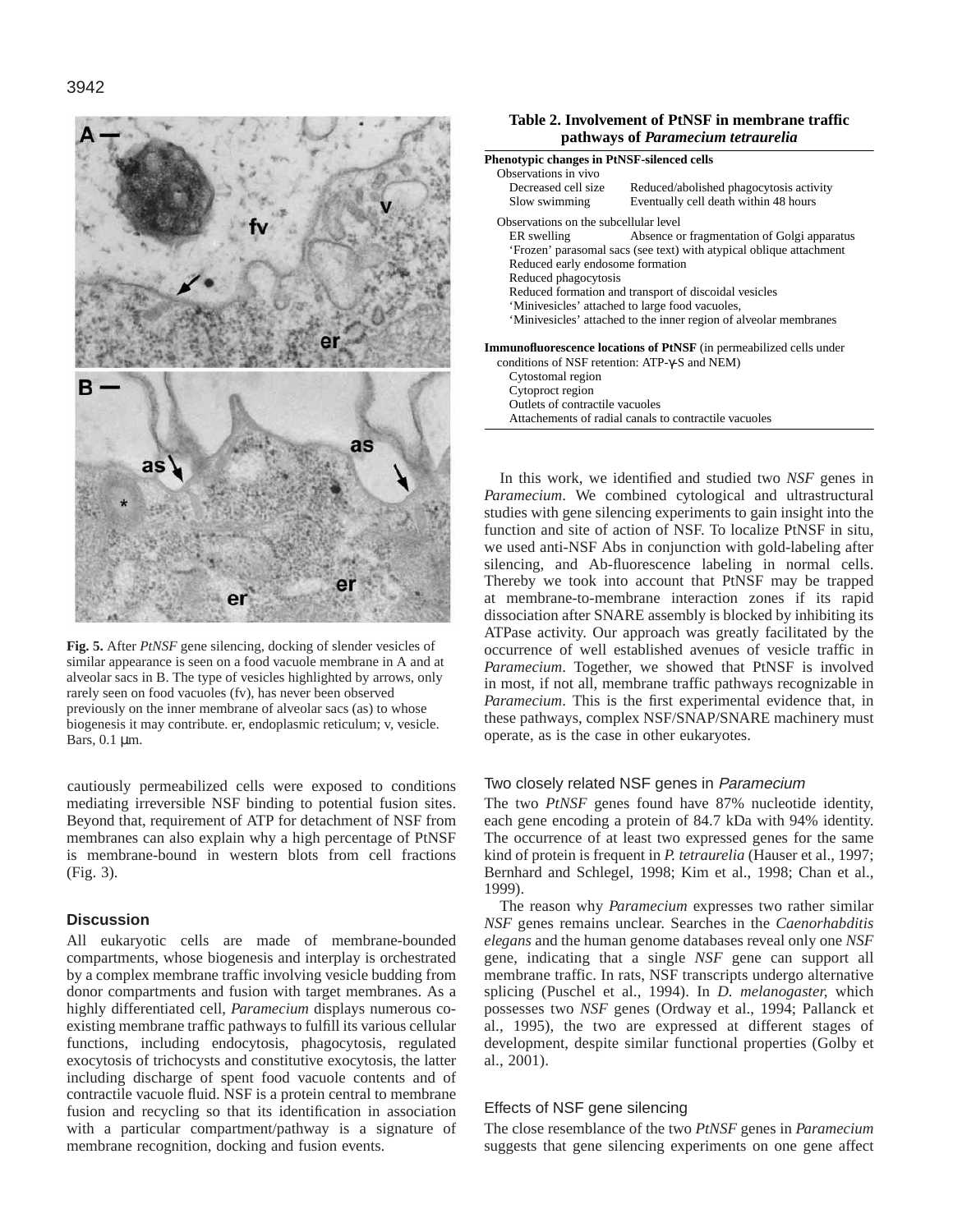

**Fig. 6.** EM immuno-gold localization of PtNSF in gene-silenced (A,B,D) and control cells (C) using peptide-specific Abs against PtNSF. Note the irregular distribution of label in the cytoplasmic zones enriched in endoplasmic reticulum (er) (A,B,D), in contrast to the control (C) with rather homogenously distributed gold grains in the cytoplasm. In all cases (A-D), mitochondria (m), trichocysts (t), alveolar sacs (as) and ciliary basal bodies (bb) are essentially devoid of label. In A and B, silencing has produced the accumulation of densely labeled vesicle aggregates (va), whose morphology is more clearly identified, probably as clusters of branching ER, in panel D, which shows a higher magnification of the area marked in the lower right corner of B. Some label also occurs in bona fide lysosomes (l). Bars, 0.1 µm.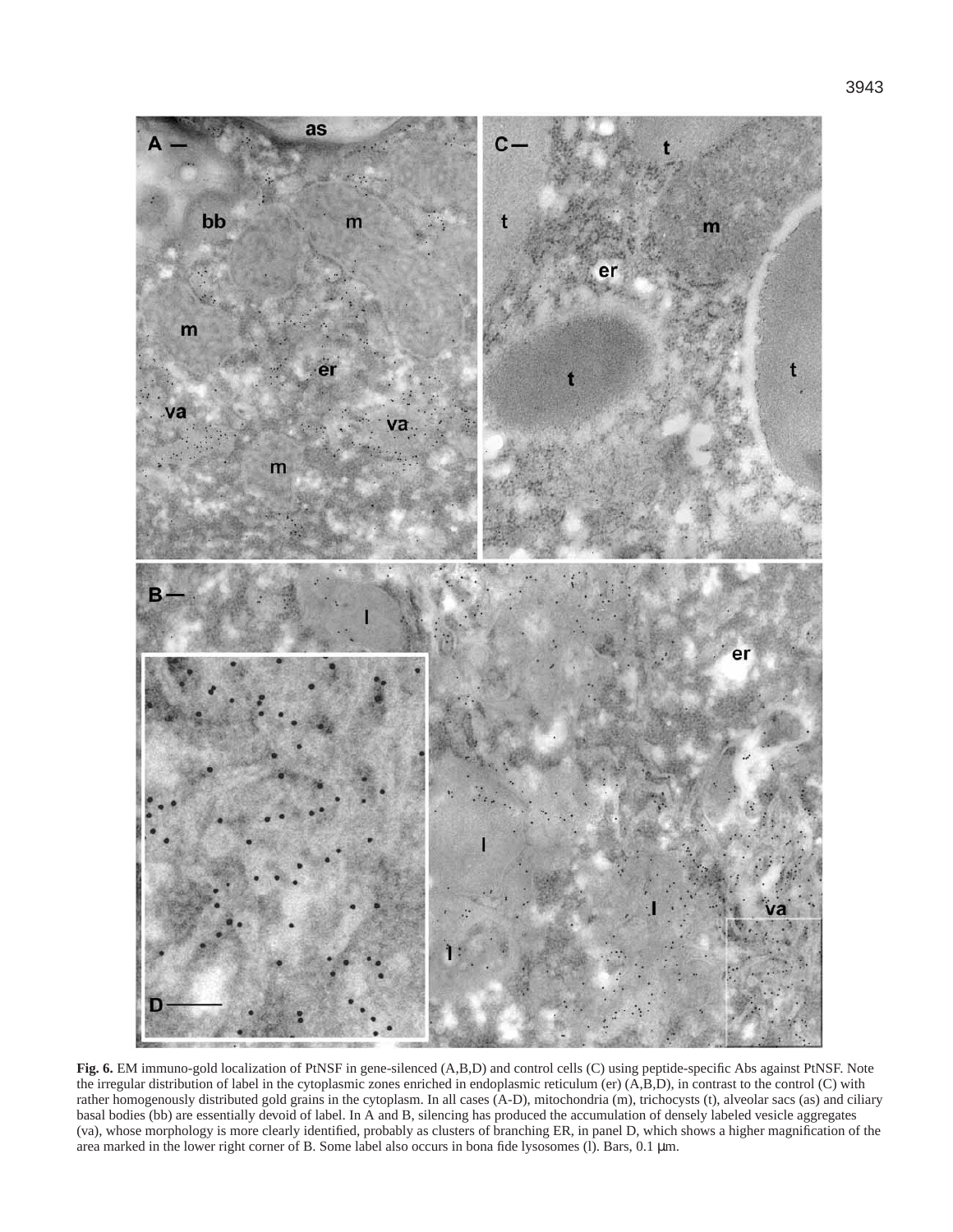both genes. However, it is not excluded that only *PtNSF1* is silenced and not *PtNSF2*. In this case, this would mean that *PtNSF1* by itself is (1) essential and (2) not replaceable by *PtNSF2*.

Silencing of the *PtNSF* genes has a dramatic influence not only on the<br>growth and survival of clonal and survival of clonal descendants, but also on their subcellular organization (Table 2). Different types of vesicle transport operate at different rates and, therefore, may have a different sensitivity to *PtNSF* silencing. According to our EM analysis, rough ER-to-Golgi delivery, early endosome formation, and recycling of spent phagosomal membranes from the cytoproct to the cytostome via discoidal vesicles, appear very sensitive to NSF deprivation. Concomitantly, these structures either undergo deformation or disappear. *NSF* gene knockout in yeast also disturbs ER to Golgi vesicle delivery (Graham and Emr, 1991) and endocytotic vesicle trafficking (Prescianotto-Baschong and Riezman, 1998). In contrast, exocytosis of docked contrast, exocytosis trichocysts can be triggered in a normal manner in *PtNSF*-silenced cells. This may imply that the sensitivity of an organelle to silencing may depend on the turnover of intermembrane interactions. Once trichocysts are attached to the plasma membrane, the situation is rather stable and requires no further rounds of PtNSF interaction.

After *PtNSF* silencing, many of the transport vesicles clump together to form big aggregates, just as in yeast after *NSF* gene knockout (Novick et al., 1980). As we show, such vesicle aggregates are most heavily labeled with anti-NSF Ab-gold conjugates. Some

label clearly above general cytoplasmic labeling, specifically of ER-rich zones, but well below that in vesicle aggregates, also occurs in lysososmes, identified by their size, shape and appearance of their contents. Later, lysosomal enzyme delivery and/or retrieval from phagosomes (Allen and Fok, 2000) may also be interrupted. Accordingly, some phagolysosomes show unusual numbers of small vesicles attached after silencing. Both the clustering of strongly labeled small vesicles in some areas of silenced cells and the ongoing deformation of some of the organelles participating in membrane traffic indicate increasing abolition of vesicle traffic. Clearly the osmoregulatory system functions longer than the phagocytotic pathway, possibly because it requires far fewer membrane fusion events (Allen, 2000), in contrast to the multiple rounds of fusion events, each involving a multitude of vesicles (acidosomal, discoidal, primary lysosomal, endocytotic), required during a digestive cycle (Allen and Fok, 2000).



**Fig. 7.** Anti-NSF Ab-fluorescence labeling of normal cells. Live cells were carefully permeabilized with saponin in the presence (A-D) or absence (E,F; controls) of ATP-γ-S and NEM, fixed in formaldehyde, with Triton X-100 added for complete permeabilization, followed by anti-PtNSF Ab labeling, as outlined in Materials and Methods. In panels A-D several structures known to undergo multiple or individual vesicle fusions are labeled (for details, see text), for example, oral apparatus (oa), cytoproct (cp), outlets (cvo) of contractile vacuoles (cv) and onsets (arrowheads) of radial canals (rc) on these vacuoles, shown with variable labeling in different stages. In controls (E,F, without additives), the outlines of some of these structures can be vaguely seen with some residual fluorescence. Bars, 10 µm.

# Rare fusion events are trapped by inhibiting NSF dissociation

To visualize PtNSF at the whole cell level, we took advantage of the general property of NSF to dissociate from the SNARE complex upon ATP hydrolysis (Whiteheart et al., 2001). We then developed a new protocol to visualize potential membrane fusion zones by NSF Ab-fluorescence labeling. This includes careful saponin permeabilization of viable cells in the presence of ATPγ-S and NEM, to block PtNSF dissociation from membrane attachment/fusion sites. The outcome was uncertain a priori for the following reason. On the one hand, in addition to ATPase activity, an additional role had been assigned to NSF in SNARE (dis-)assembly (Müller et al., 1999). On the other hand, a requirement of ATP in in vitro SNARE disassembly had recently been shown (Wagner et al., 2001). With our approach, we could clearly label low frequency docking zones under restrictive conditions. Not only are the cytostome, the cytoproct and the outlet of the contractile vacuole labeled, but also the attachments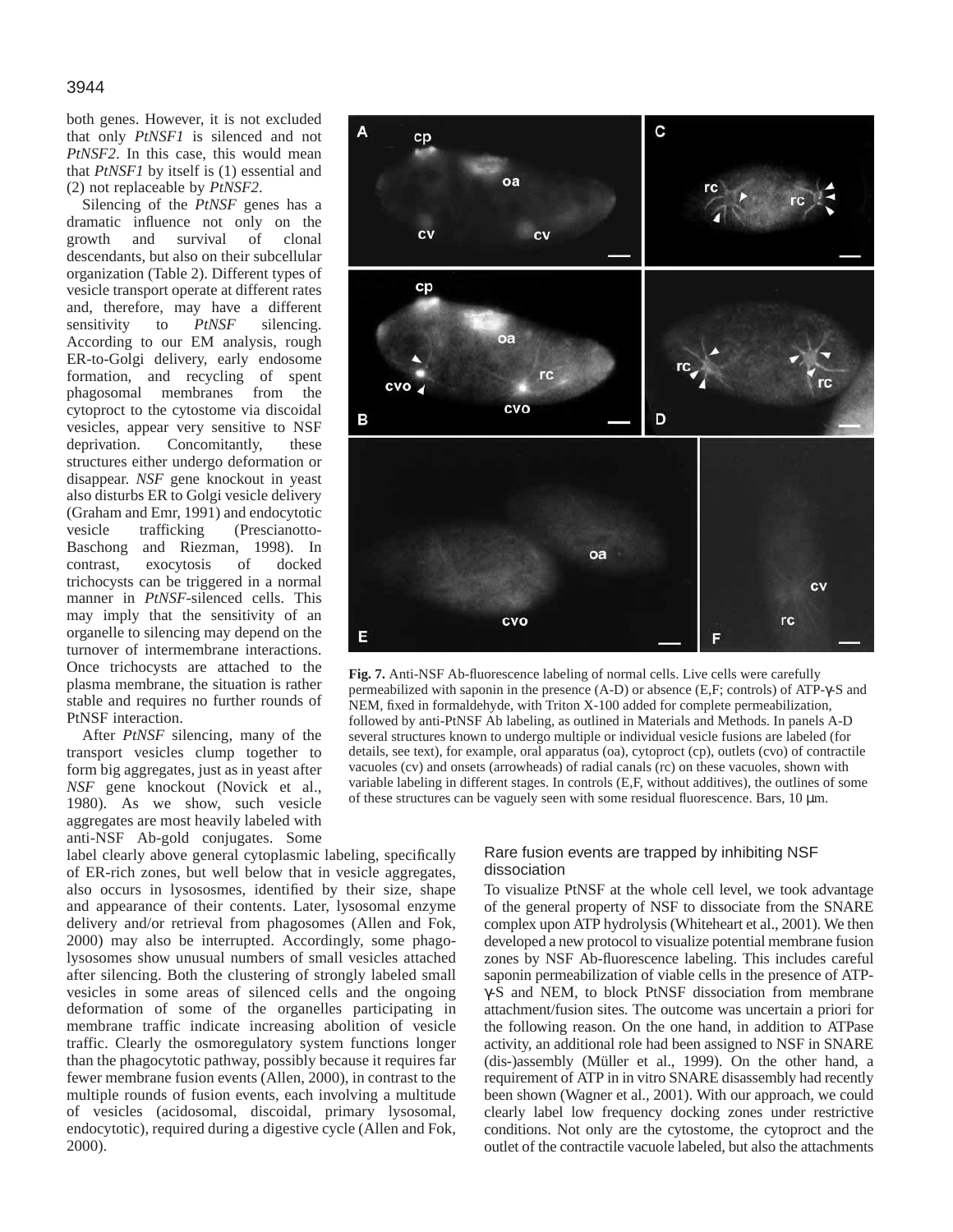of radial canals to the contractile vacuole. Their repeated disconnection and reconnection during activity cycles has been a matter of debate (Hausmann and Allen, 1977). Our data agree with the more recent indirect evidence from electrophysiological recordings (Tominaga et al., 1998a; Tominaga et al., 1998b). Even occasional labeling of radial canals and of the attached spongiome membranes would fit the eventual vesiculation and refusion of these membranes, as reported previously (Tominaga et al., 1998b). Some of the ubiquitous vacuoles and vesicles of different sizes, which are also labeled, are more difficult to identify – they are probably components of different origin of the elaborate endo-/phago-/lysosomal system. This is even more difficult for the widely branching bulk of ER components, with the numerous Golgi fields in-between. In agreement with EM labeling analysis, the firmly established docking sites of trichocysts are not labeled by this procedure.

## Unexpected aspects of organelle biogenesis

Membrane biogenesis frequently operates very inconspicuously and, therefore, may not always be evident from EM micrographs. However, when halted by *PtNSF* silencing, attachment of small vesicles can indicate such biogenetic pathways. We show this first for digestive vacuoles for which such a pathway is established (Allen and Fok, 2000), but then also for alveolar sacs, whose biogenesis was under considerable debate until recently (Capdeville et al., 1993; Flötenmeyer et al., 1999). After *PtNSF* gene silencing, ~30 nm wide vesicles are occasionally seen attached to alveolar sacs. Recently, both expression of an ER-type  $Ca^{2+}$ -ATPase (pump) as a fusion protein with green fluorescent protein and staining by affinity probes in vivo have suggested a biogenetic pathway by vesicle flow in *Paramecium* (Hauser et al., 2000). However, it was previously difficult to imagine how even small vesicles could reach alveolar sacs since their side facing the cell center is lined by an electron dense epiplasmic layer.

## **Conclusions**

*Paramecium* is an ideal single cell system for numerous types of experiments, and studies such as those presented here are needed to ensure that our understanding of this system will keep pace with knowledge of membrane trafficking systems in multicellular organisms. Beyond the existence of NSF and the description of NSF-dependent processes in *Paramecium*, this work may also reveal how to look for SNAREs and other partners of NSF and the SNARE machinery. Combined with the extensive genetic and molecular study of the multiple, welldefined secretory pathways in *Paramecium*, a biochemical approach will help to unravel the specificity of the components mediating interaction of the respective membranes and the mechanisms of their membrane fusion.

We thank J. E. Schultz (University of Tübingen) for providing us with his *Paramecium* cDNA library, A. Mayer (MPI Tübingen) for giving us affinity-purified Abs against Sec18p as well as the recombinant antigen, J. Hentschel (University of Konstanz) for helping us in the handling of *PtNSF*-silenced cells, and S. Huber (University of Konstanz) for excellent technical assistance. Financial support from the Deutsche Forschungsgemeinschaft and from the Microbiology Program of the Ministère de la Recherche are gratefully acknowledged.

#### **References**

- **Allen, R. D.** (1988). Cytology. In *Paramecium* (ed. H. D. Görtz,), pp. 4-40. Berlin, Heidelberg, New York: Springer-Verlag.
- Allen, R. D. (2000). The contractile vacuole and its membrane dynamics. *BioEssays* **22**, 1035-1042.
- **Allen, R. D. and Fok, A. K.** (1984). Retrieval of lysosomal membrane and acid phosphatase from phagolysosomes of *Paramecium caudatum*. *J. Cell Biol.* **99**, 1955-1959.
- **Allen, R. D. and Fok, A. K.** (2000). Membrane trafficking and processing in *Paramecium*. *Int. Rev. Cytol.* **198**, 277-317.
- **Allen, R. D., Schroeder, C. C. and Fok, A. K.** (1992). Endosomal system of *Paramecium*: coated pits to early endosomes. *J. Cell Sci.* **101**, 449-461.
- **Allen, R. D., Bala, N. P., Ali, R. F., Nishida, D. M., Aihara, M. S., Ishida, M. and Fok, A. K.** (1995). Rapid bulk replacement of acceptor membrane by donor membrane during phagosome to phagoacidosome transformation in *Paramecium*. *J. Cell Sci.* **108**, 1263-1274.
- **Augustine, G. J., Burns, M. E., DeBello, W. M., Hilfiker, S., Morgan, J. R.,** Schweizer, F. E., Tokumaru, H. and Umayahara, K. (1999). Proteins involved in synaptic vesicle trafficking. *J. Physiol.* **520**, 33-41.
- Bastin, P., Galvani, A. and Sperling, L. (2001). Genetic interference in protozoa. *Res. Microbiol.* **152**, 123-129.
- **Bernhard, D. and Schlegel, M.** (1998). Evolution of histone H4 and H3 genes in different ciliate lineages. *J. Mol. Evol.* **46**, 344-354.
- **Bradford, M. M.** (1976). A rapid and sensitive method for the quantitation of microgram quantities of protein utilizing the principle of protein-dye binding. *Anal. Biochem.* **72**, 248-254.
- **Capdeville, Y., Charret, R., Antony, C., Delorme, J., Nahon, P. and Adoutte, A.** (1993). Ciliary and plasma membrane proteins in *Paramecium*: description, localization, and intracellular transit. In *Membrane Traffic in Protozoa* (ed. H. Plattner), pp. 181-226. Greenwich, CT, USA, London, UK: JAI Press.
- **Chan, C. W., Saimi, Y. and Kung, C.** (1999). A new multigene family encoding calcium-dependent calmodulin-binding membrane proteins of *Paramecium tetraurelia*. *Gene* **231**, 21-32.
- **Chomczynski, P. and Sacchi, N.** (1987). Single-step method of RNA isolation by acid guanidinium thiocyanate-phenol-chloroform extraction. *Anal. Biochem.* **162**, 156-159.
- **Church, G. M. and Gilbert, W.** (1984). Genomic sequencing. *Proc. Natl. Acad. Sci. USA* **81**, 1991-1995.
- **Dessen, P., Zagulski, M., Gromadka, R., Plattner, H., Kissmehl, R., Meyer, E., Bétermier, M., Schultz, J., Linder, J., Pearlman, R. et al.** (2001). *Paramecium* genome survey: a pilot project. *Trends Genet.* **17**, 306-308.
- **Duharcourt, S., Butler, A. and Meyer, E.** (1995). Epigenetic self-regulation of developmental excision of an internal eliminated sequence on *Paramecium tetraurelia*. *Genes Dev.* **9**, 2065-2077.
- Flötenmeyer, M., Momayezi, M. and Plattner, H. (1999). Immunolabeling analysis of biosynthetic and degradative pathways of cell surface components (glycocalyx) in *Paramecium* cells. *Eur. J. Cell Biol.* **78**, 67- 77.
- **Fok, A. K. and Allen, R. D.** (1981). Axenic *Paramecium caudatum.* II. Change in fine structure with culture age. *Eur. J. Cell Biol.* **25**, 182-192.
- **Froissard, M., Keller, A. and Cohen, J.** (2001). ND9p, a novel protein with *armadillo*-like repeats involved in exocytosis: physiological studies using allelic mutants in *Paramecium*. *Genetics* **157**, 611-620.
- **Froissard, M., Kissmehl, R., Dedieu, J.-C., Gulik-Krzywicki, T., Plattner, H. and Cohen, J.** (2002). NSF is required to organize functional exocytotic microdomains in *Paramecium*. *Genetics* **161**, 643-650.
- Galvani, A. and Sperling, L. (2001). Transgene-mediated post-transcriptional gene silencing is inhibited by 3′ non-coding sequences in *Paramecium*. *Nucleic Acids Res.* **29**, 4387-4394.
- **Gautier, M. C., Garreau de Loubresse, N., Madeddu, L. and Sperling, L.** (1994). Evidence for defects in membrane traffic in *Paramecium* secretory mutants unable to produce functional storage granules. *J. Cell Biol.* **124**, 893-902.
- **Golby, J. A., Tolar, L. A. and Pallanck, L.** (2001). Partitioning of Nethylmaleimide-sensitive fusion (NSF) protein function in *Drosophila melanogaster*: dNSF1 is required in the nervous system, and dNSF2 is required in mesoderm. *Genetics* **158**, 265-278.
- **Graham, T. R. and Emr, S. D.** (1991). Compartmental organization of Golgispecific protein modification and vacuolar protein sorting events defined in a yeast sec18 (NSF) mutant. *J. Cell Biol.* **114**, 207-218.
- **Hanson, P., Roth, R., Morisaki, H., Jahn, R. and Heuser, J.** (1997). Structure and conformational changes in NSF and its membrane receptor